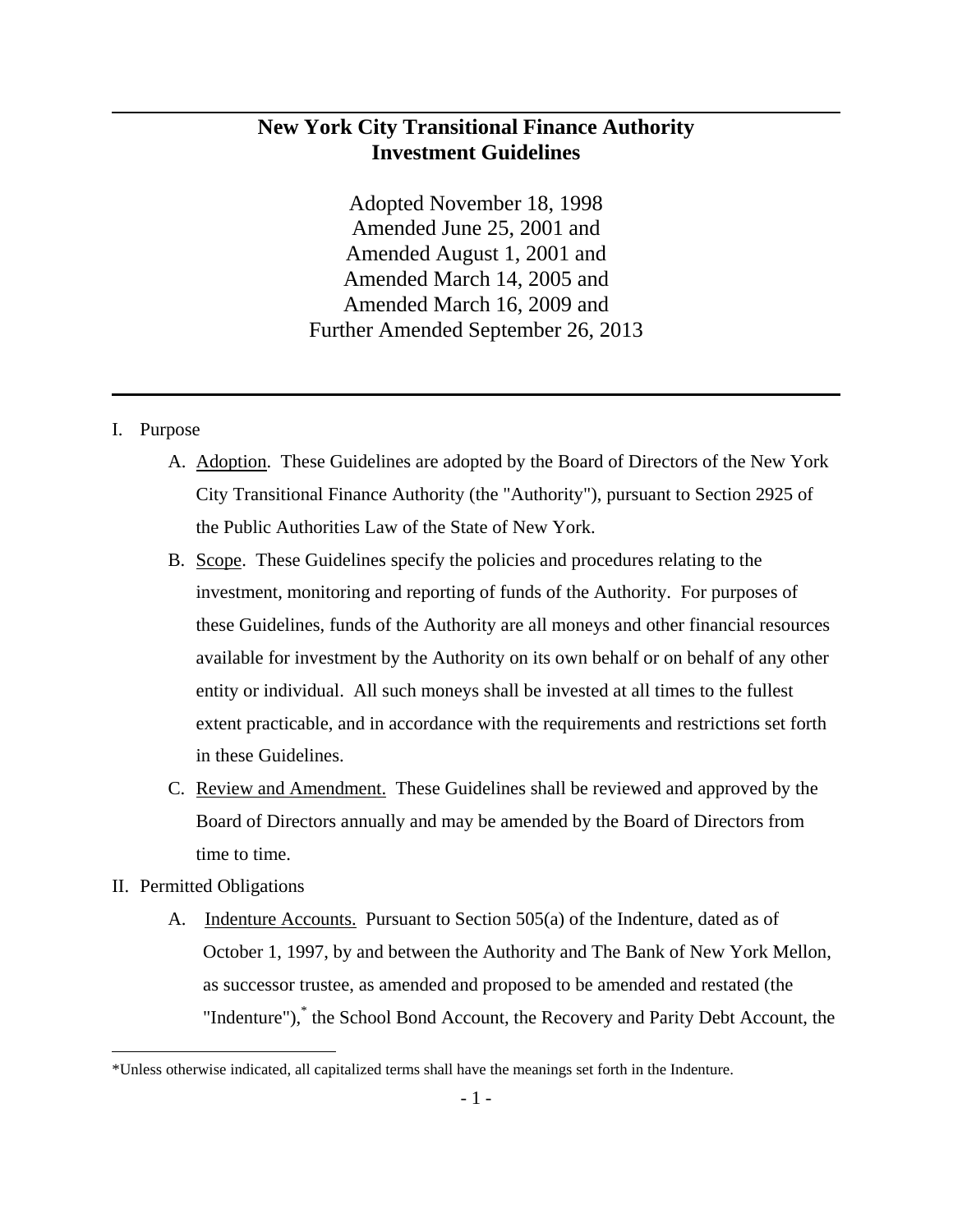Collection Account, the Bond Account, the Redemption Account (collectively, the "Indenture Accounts") may be invested in any Eligible Investments.

B. Other Funds. Pursuant to Section 403 of the Indenture, other funds of the Authority, including but not limited to money in the Project Fund and money held by the Authority for the payment of operating expenses, may be invested in (i) Project Fund Investments, (ii) obligations of municipal corporations, public benefit corporations and local development corporations of the State, or (iii) investments permitted by Section 165.00 of the LFL or Section 2799-ee.8 of the Act or these Guidelines as they may be amended from time to time.

#### III. Conditions of Investment

- A. Maturities: All investments shall mature or be redeemable at the option of the holder no later than such times as shall be necessary to provide moneys needed for payments to be made from any fund or account in which such investments are held.
- B. Diversification
	- 1. Indenture Accounts. No more than the greater of \$15 million or 50% of the amounts on deposit in the Indenture Accounts (determined at the time of investment) shall be invested in either Commercial Paper of a single issuer or Investment Agreements with a single provider.
	- 2. Project Fund. Except for Project Fund Repurchase Agreements, U.S. Obligations and U.S. Agency Obligations, no more than the greater of \$15 million or 35% (determined at the time of investment) of the investments made from the Project Fund may be invested in securities of a single issuer.
	- C. Payment for Securities. Payment for investments shall be made only upon receipt of the securities purchased. In the case of book entry form securities, payment may be made only when the custodian's account at the Federal Reserve Bank is credited for the purchased securities.
	- D. Custodial Arrangements.
		- 1. All securities held by any depository designated by the Authority in bearer or book-entry form (the "Custodial Bank") are held solely as agent to the Trustee or (in the case of the Project Fund or funds held by the Authority for the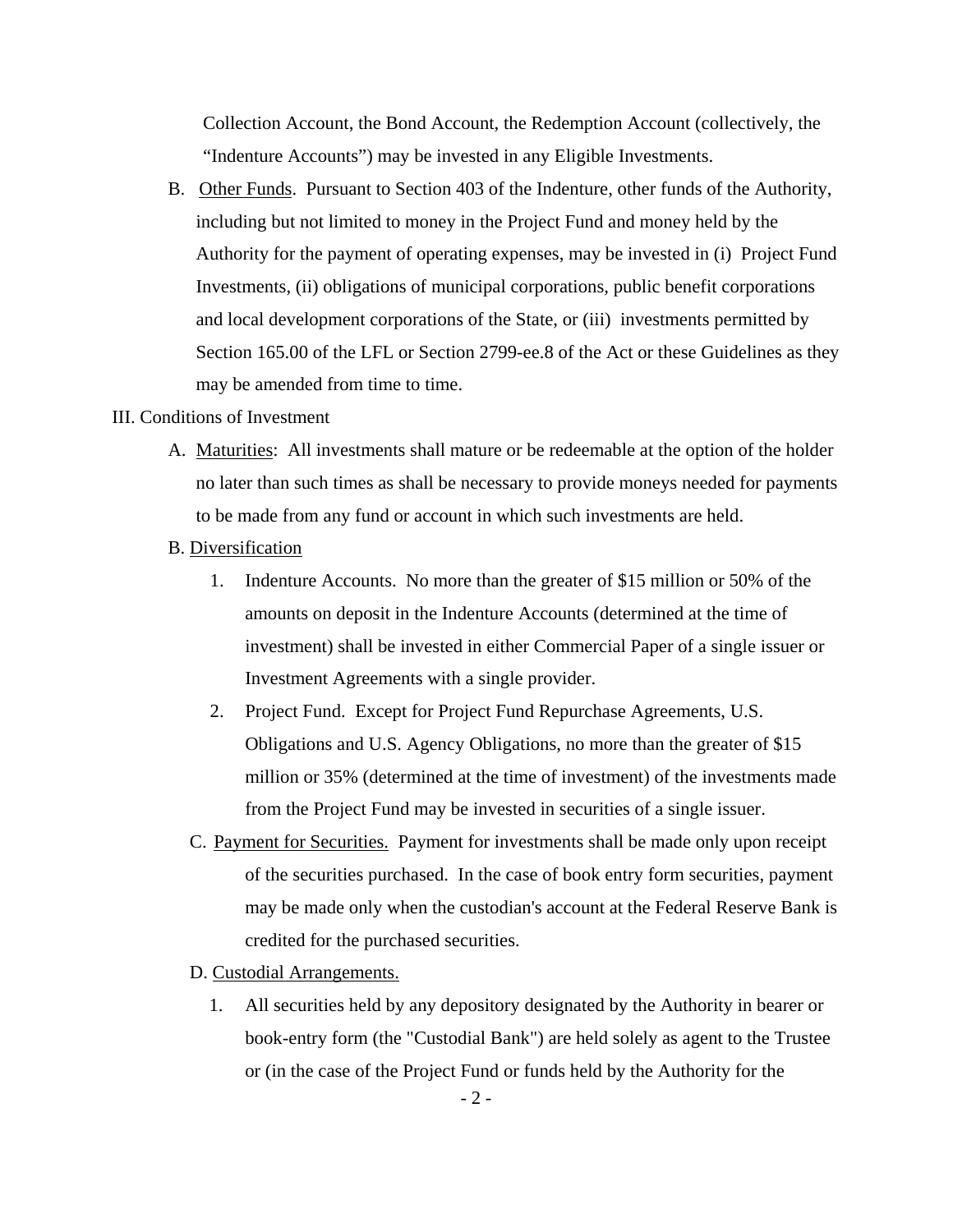payment of operating expenses) the Authority. Any securities held in registered form shall be registered in the name of the Authority or the Trustee. Payment for purchases is not to be released until the purchased securities are received by the Custodial Bank.

- 2. The Custodial Bank will, upon instructions of the Trustee or (in the case of the Project Fund) the Authority, release to the Treasurer of the Authority all purchased securities including those subject to repurchase. This will permit the Authority to sell such securities, if necessary.
- F. Standards and Qualifications. The following are the standards for the qualifications of brokers, agents, dealers, investment advisors, investment bankers and custodians:
	- 1. Brokers, Agents, Dealers
		- a. In Government Securities: any bank or trust company organized or licensed under the laws of any state of the United States of America or of the United States of America or any national banking association or any registered broker/dealer or government securities dealer.
		- b. In Municipal Securities: any broker, dealer or municipal securities dealer registered with the Securities and Exchange Commission (the "SEC").
	- 2. Investment Advisors: any bank or trust company organized under the laws of any state of the United States of America or any national banking association, and any firm or person which is registered with the SEC under the Investment Advisors Act of 1940.
	- 3. Investment Bankers: firms retained by the Authority to serve as senior managing underwriters for negotiated sales must be registered with the SEC.
	- 4. Custodians: any bank or trust company organized under the laws of any state of the United States of America or any national banking association with capital and surplus of not less than \$50,000,000.
	- G. Contracts. The Authority shall not be required to enter into written contracts for the purchase of investments, with the exception of repurchase agreements, investment agreements or guaranteed investment contracts described in paragraphs  $(vi)$ ,  $(ix)$  and  $(x)$  under the definition of Eligible Investments in the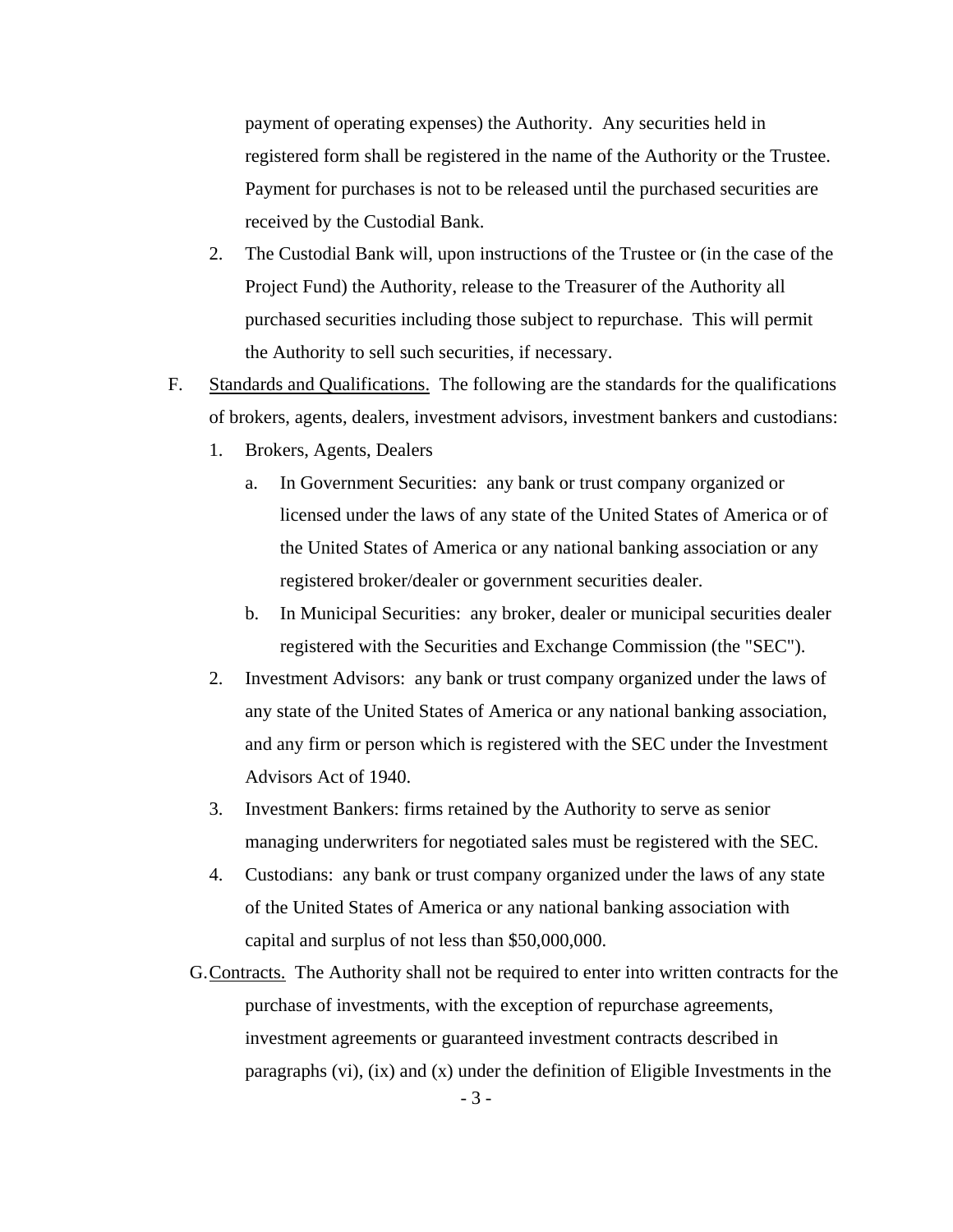Indenture.

- IV. Reports
	- A. Quarterly. The Executive Director shall prepare and deliver to the Board of Directors once for each quarter of the Authority's fiscal year a report setting forth a summary of new investments made during that quarter, the inventory of existing investments and the selection of investment bankers, brokers, agents, dealers, investment advisors and auditors.
	- B. Annually.
		- 1. Audit. The Authority's independent auditors shall conduct an annual audit of the Authority's investments for each fiscal year of the Authority, the results of which shall be made available to the Board of Directors at the time of its annual review and approval of these Guidelines.
		- 2. Investment Report. Annually, the Executive Director shall prepare and the Board of Directors shall review and approve an Investment Report, which shall include:
		- a. The Investment Guidelines and amendments thereto since the last report;
		- b. An explanation of the Guidelines and any amendments made since the last report;
		- c. The independent audit report required by Subsection (1) above;
		- d. The investment income record of the Authority for the fiscal year; and
		- e. A list of fees, commissions or other charges paid to each investment banker, broker, agent, dealer and advisor rendering investment associated services to the Authority since the last report. The Investment Report shall be submitted to the New York State Department of Audit and Control, and to the Mayor and Comptroller of the City of New York. Copies of the annual report shall also be made available to the public upon reasonable request.

#### V. Applicability

Nothing contained in these Guidelines shall be deemed to alter, affect the validity of, modify the terms of or impair any contract, agreement or investment of funds made or entered into in violation of, or without compliance with, the provisions of these